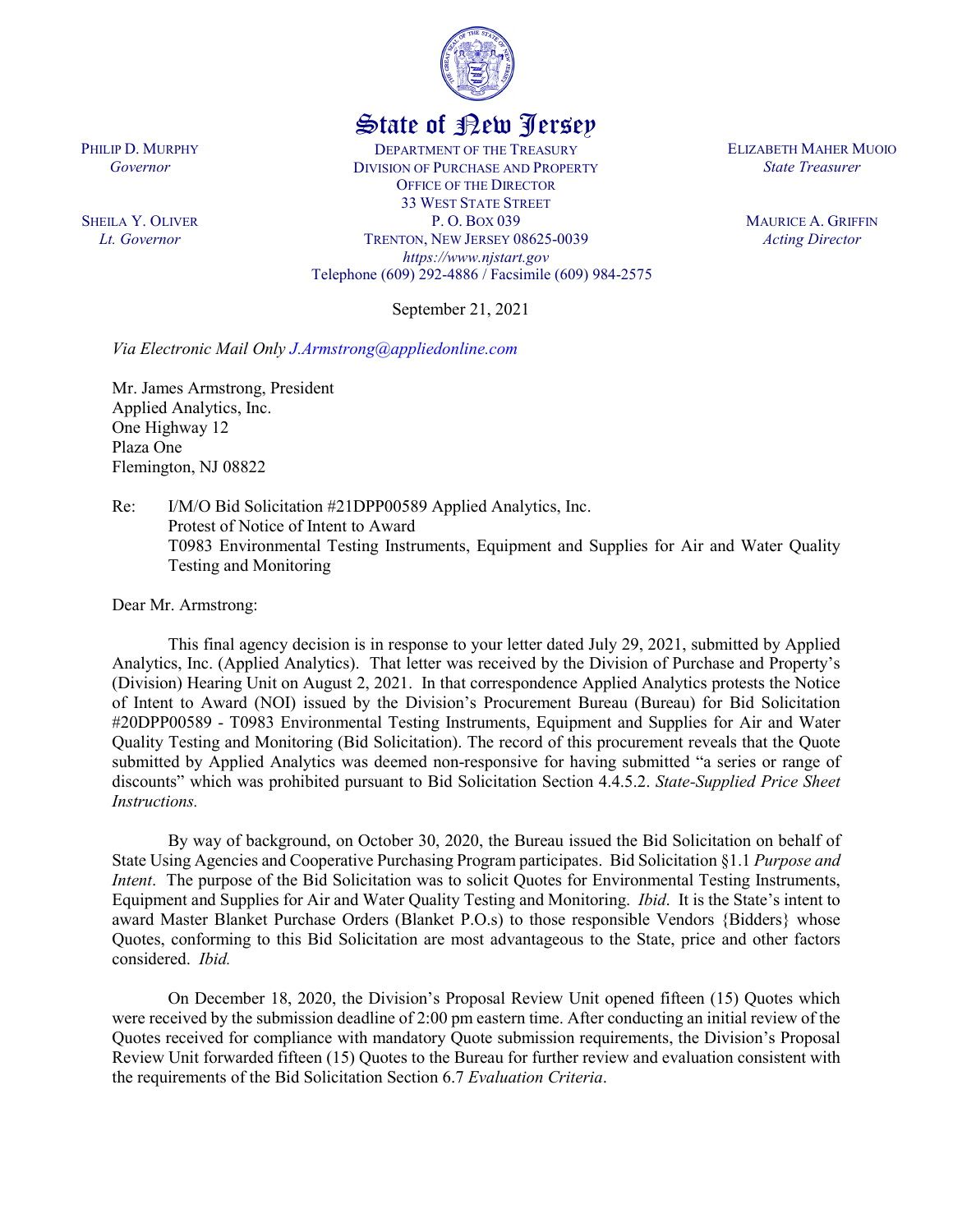After completing its review and evaluation of the Quotes received, on July 26, 2021, the Bureau prepared a Recommendation Report that recommended that Blanket P.O.s be awarded to eleven (11) responsive Vendors {Bidders}. With respect to the Quote submitted by Applied Analytics, the Bureau determined that pursuant to Bid Solicitation Section 4.4.5.2 *State-Supplied Price Sheet Instructions*, the portion of Applied Analytics' Quote addressing ABB Inc. products violated the Bid Solicitation requirement that prohibited the submission of a "series or a range of discounts/markups." Specifically, the Bureau determined that by offering a 2.5% discount for certain ABB Inc. products (ABB, Inc. P/L 2019 DO, pH Analyzer/Instruments & Supplies) and a 10% discount on other ABB Inc. products (ABB, Inc. ACQ/ACS LVD P/L 2019 Water & Water Waste), "Applied Analytics Inc. provided a range of discounts for the ABB Inc. brand."[1](#page-1-0)

On July 28, 2021, the Bureau issued the NOI advising the Vendors {Bidders} that it was the State's intent to award Blanket P.O.s consistent with the July 26, 2021, Recommendation Report.

On August 2, 2021, Applied Analytics wrote to the Division's Hearing Unit stating that it was protesting the Division's determination that its submissions for Price Line #2 "Water Quality Testing Instruments, Equipment and Supplies" related to ABB Inc. products was non-responsive. Specifically, Applied Analytics states:

ABB Inc. is a global manufacturer of a variety of products with multiple facilities. Applied Analytics represents two (2) of ABB's product divisions. ABB Instrumentation located in Warminster, PA; ABB Low Voltage Division located in New Berlin, WI. As noted, each of the two offers were submitted and listed on separate solicitation price sheet tabs to differentiate between the two product groups and respective price lists. Discount extended for ABB Instrumentation 2.5%, tab 1 "ABB Inst" and discount extended for ABB series ACQ / ACS Water and Water Waste Division, LVD Controllers 10%, tab 2 "ABB WWD'. There is no discrepancy or an offer proposing a discount range. The respective discount quoted solely applied to specific ABB product line identified under the individually assigned solicitations tab.

In consideration of the Applied Analytics' protest, I have reviewed the record of this procurement, including the Bid Solicitation, the Quotes received, the relevant statutes, regulations, and case law. This review of the record has provided me with the information necessary to determine the facts of this matter and to render an informed final agency decision on the merits of the protest.

Pursuant to Bid Solicitation Section 4.4.5 *State-Supplied Price Sheet*, each "Vendor {Bidder} must submit its pricing using the State-Supplied Price Sheet accompanying this Bid Solicitation and located on the "Attachments Tab". Bid Solicitation Section 4.4.5.2 *State-Supplied Price Sheet Instructions,* outlined the step by step instructions for completing the State-Supplied Price Sheet:

## **4.4.5.2. STATE-SUPPLIED PRICE SHEET INSTRUCTIONS**

The Bid Solicitation and State-Supplied Price Sheet contains two (2) Categories, which are itemized as follows:

| <b>Category</b> | Price         | <b>Line</b> | Description |
|-----------------|---------------|-------------|-------------|
| <b>Number</b>   | <b>Number</b> |             |             |

<span id="page-1-0"></span> $<sup>1</sup>$  Applied Analytics Quote, relating to different products or brands, was accepted by the Bureau and Applied</sup> Analytics was listed for award.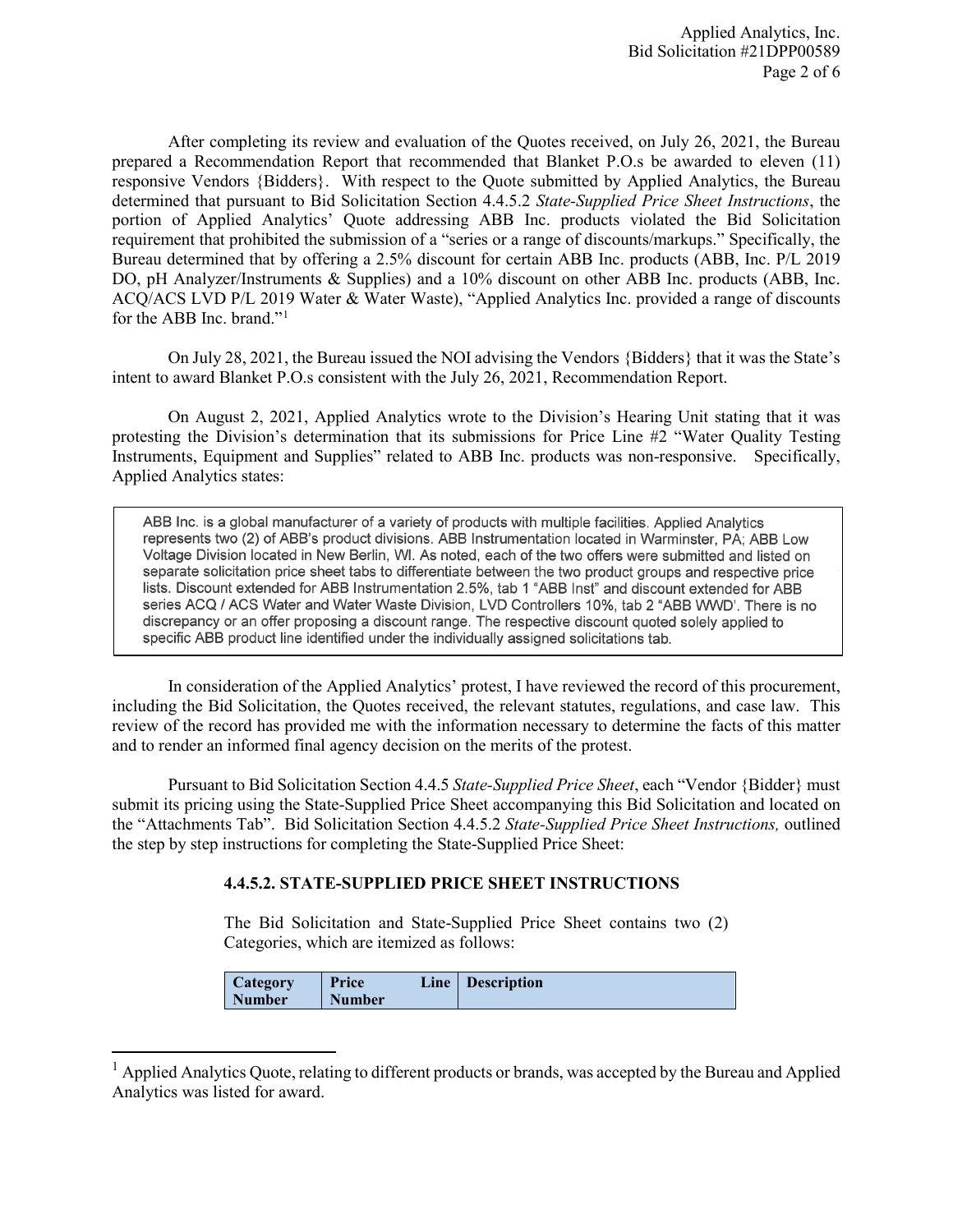|                    | Air Quality Testing Instruments,<br>Equipment and Supplies                                                  |  |
|--------------------|-------------------------------------------------------------------------------------------------------------|--|
|                    | Water Quality Testing Instruments,<br>Equipment and Supplies                                                |  |
| Agency<br>Use Only | Agency Use Price Line for expedited<br>delivery charges, restocking fees or<br>return shipping charges only |  |

**Step 3** – The Vendor  ${Bidder}$  shall insert a firm, fixed percentage  $(\%)$ discount or markup from the product catalog/price list, by entering the percentage discount or markup bid in the "Percentage (%) Discount (-) or Markup  $(+)$ " field on the price line on the State-Supplied Price Sheet. A Vendor's {Bidder's} entry in the "Percentage (%) Discount (-) or Markup (+)" field shall be considered a percentage (%). For example, entry of "50" shall be considered "50%" and that of "0.50" shall be considered "0.50%".

. . .

A series or a range of discounts/markups or fixed prices (firm dollar amount) on the price line shall not be acceptable and shall result in rejection of the Quote for that price line only.

If a Vendor {Bidder} is offering its pricing at the same pricing listed on the pre-printed catalog/price list, the Vendor {Bidder} should provide 0% in the "Percentage  $(\%)$  Discount  $(-)$  or Markup  $(+)$ " field on the State-Supplied Price Sheet.

**Step 4** – The Vendor {Bidder} shall enter the brand name in the "Brand Name" field in the State-Supplied Price Sheet.

In its Quote, Applied Analytics submitted two (2) separate State Supplied Price Sheets for ABB Inc. products in response to Price Line #2 "Water Quality Testing Instruments, Equipment and Supplies". First, Applied Analytics submitted a Quote for the product line identified as "ABB, Inc. P/L 2019 DO, pH Analyzer/Instruments & Supplies", see screen shot below.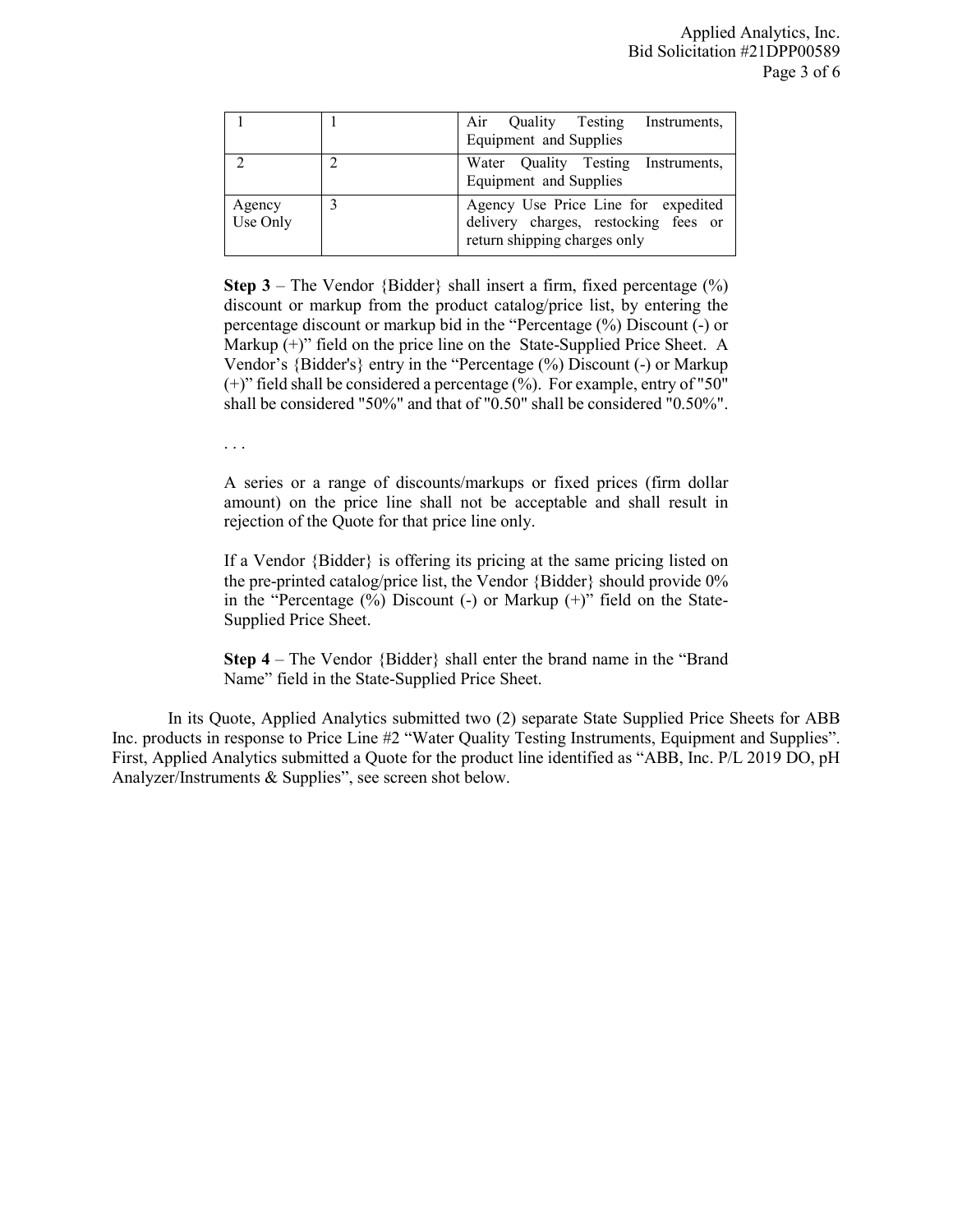| А                                  | в                                                                                                                                                                                                  | υ                                                                                                                                                                            | υ                                                                      | Ŀ.                                                                                             |  |  |  |
|------------------------------------|----------------------------------------------------------------------------------------------------------------------------------------------------------------------------------------------------|------------------------------------------------------------------------------------------------------------------------------------------------------------------------------|------------------------------------------------------------------------|------------------------------------------------------------------------------------------------|--|--|--|
|                                    | <b>State of New Jersey</b><br><b>Department of Treasury, Procurement Bureau</b><br>33 West State Street, P.O. Box 230<br>Trenton, NJ 08625                                                         |                                                                                                                                                                              |                                                                        |                                                                                                |  |  |  |
|                                    | STATE-SUPPLIED PRICE SHEET - T0983 Environmental Testing Instruments, Equipment and Supplies for Air and Water Quality Testing and Monitoring - Statewide<br>(Bid Solicitation Number: 21DPP00589) |                                                                                                                                                                              |                                                                        |                                                                                                |  |  |  |
| <b>Vendor's</b><br>Name:           | Cash Discount for Expedited Payment (Refer to Bid Solicitation Section 4.4.5.6):<br>{Bidder's}<br>Applied Analytics, Inc.                                                                          |                                                                                                                                                                              |                                                                        |                                                                                                |  |  |  |
| <b>Price Line</b><br><b>Number</b> | Category                                                                                                                                                                                           | Percentage (%) Discount (-)<br>or Markup $(+)$ from the<br>Prices Offered on the<br><b>Brand's Price List - See Bid</b><br><b>Solicitation Section 4.4.5.2</b><br>(REQUIRED) | <b>Brand Name - See Bid Solicitation Section 4.4.5.2</b><br>(REQUIRED) | <b>Delivery Days After Receipt of Order</b><br>(ARO) - See Bid Solicitation Section<br>4.4.5.4 |  |  |  |
|                                    | Air Quality Testing Instruments,<br><b>Equipment and Supplies</b>                                                                                                                                  |                                                                                                                                                                              |                                                                        |                                                                                                |  |  |  |
| $\overline{2}$                     | Water Quality Testing Instruments,<br><b>Equipment and Supplies</b>                                                                                                                                | $(-2.50%)$                                                                                                                                                                   | ABB Inc. P/L 2019 DO, pH Analyzer/ Instruments & Supplies              | <b>30Days</b>                                                                                  |  |  |  |
| 3                                  | For Agency Use Only -<br>For expedited delivery charges,<br>restocking fees or return shipping<br>charges only. Vendors (Bidders) shall<br>not bid on this price line.                             |                                                                                                                                                                              |                                                                        |                                                                                                |  |  |  |

Second, Applied Analytics submitted a Quote for the product line identified as "ABB, Inc. ACQ/ACS LVD P/L 2019 Water & Water Waste", see screen shot below

| в<br>c.<br>D<br>A<br>Ε<br><b>State of New Jersey</b><br><b>Department of Treasury, Procurement Bureau</b><br>33 West State Street, P.O. Box 230                                                                         |                                                                                                                                                                        |                                                                                                                                                                            |                                                                        |                                                                                         |  |
|-------------------------------------------------------------------------------------------------------------------------------------------------------------------------------------------------------------------------|------------------------------------------------------------------------------------------------------------------------------------------------------------------------|----------------------------------------------------------------------------------------------------------------------------------------------------------------------------|------------------------------------------------------------------------|-----------------------------------------------------------------------------------------|--|
| Trenton, NJ 08625<br>STATE-SUPPLIED PRICE SHEET - T0983 Environmental Testing Instruments, Equipment and Supplies for Air and Water Quality Testing and Monitoring - Statewide<br>(Bid Solicitation Number: 21DPP00589) |                                                                                                                                                                        |                                                                                                                                                                            |                                                                        |                                                                                         |  |
| Vendor's<br>{Bidder's}<br>Name:                                                                                                                                                                                         | Applied Analytics, Inc.                                                                                                                                                | Cash Discount for Expedited Payment (Refer to Bid Solicitation Section 4.4.5.6):                                                                                           |                                                                        |                                                                                         |  |
| <b>Price Line</b><br><b>Number</b>                                                                                                                                                                                      | Category                                                                                                                                                               | Percentage (%) Discount (-)<br>or Markup (+) from the<br>Prices Offered on the<br><b>Brand's Price List - See Bid</b><br><b>Solicitation Section 4.4.5.2</b><br>(REQUIRED) | <b>Brand Name - See Bid Solicitation Section 4.4.5.2</b><br>(REQUIRED) | Delivery Days After Receipt of Order<br>(ARO) - See Bid Solicitation Section<br>4.4.5.4 |  |
|                                                                                                                                                                                                                         | Air Quality Testing Instruments,<br>Equipment and Supplies                                                                                                             |                                                                                                                                                                            |                                                                        |                                                                                         |  |
| $\overline{2}$                                                                                                                                                                                                          | Water Quality Testing Instruments,<br>Equipment and Supplies                                                                                                           | $(-10.0)$                                                                                                                                                                  | ABB Inc. ACQ / ACS LVD P/L 2019 Water & Water Waste                    | 30Days                                                                                  |  |
| 3                                                                                                                                                                                                                       | For Agency Use Unly –<br>For expedited delivery charges,<br>restocking fees or return shipping<br>charges only. Vendors (Bidders)<br>shall not bid on this price line. |                                                                                                                                                                            |                                                                        |                                                                                         |  |

Since both Quotes were for Price Line #2 Water Quality Testing Instruments, Equipment and Supplies, and both Quotes are for ABB Inc. products, the Procurement Bureau determined that Applied Analytics provided "a series or range of discounts" for the same brand; and therefore, the Quote submitted by Applied Analytics was deemed non-responsive pursuant to Bid Solicitation Section 4.4.5.2 *State-Supplied Price Sheet Instructions.*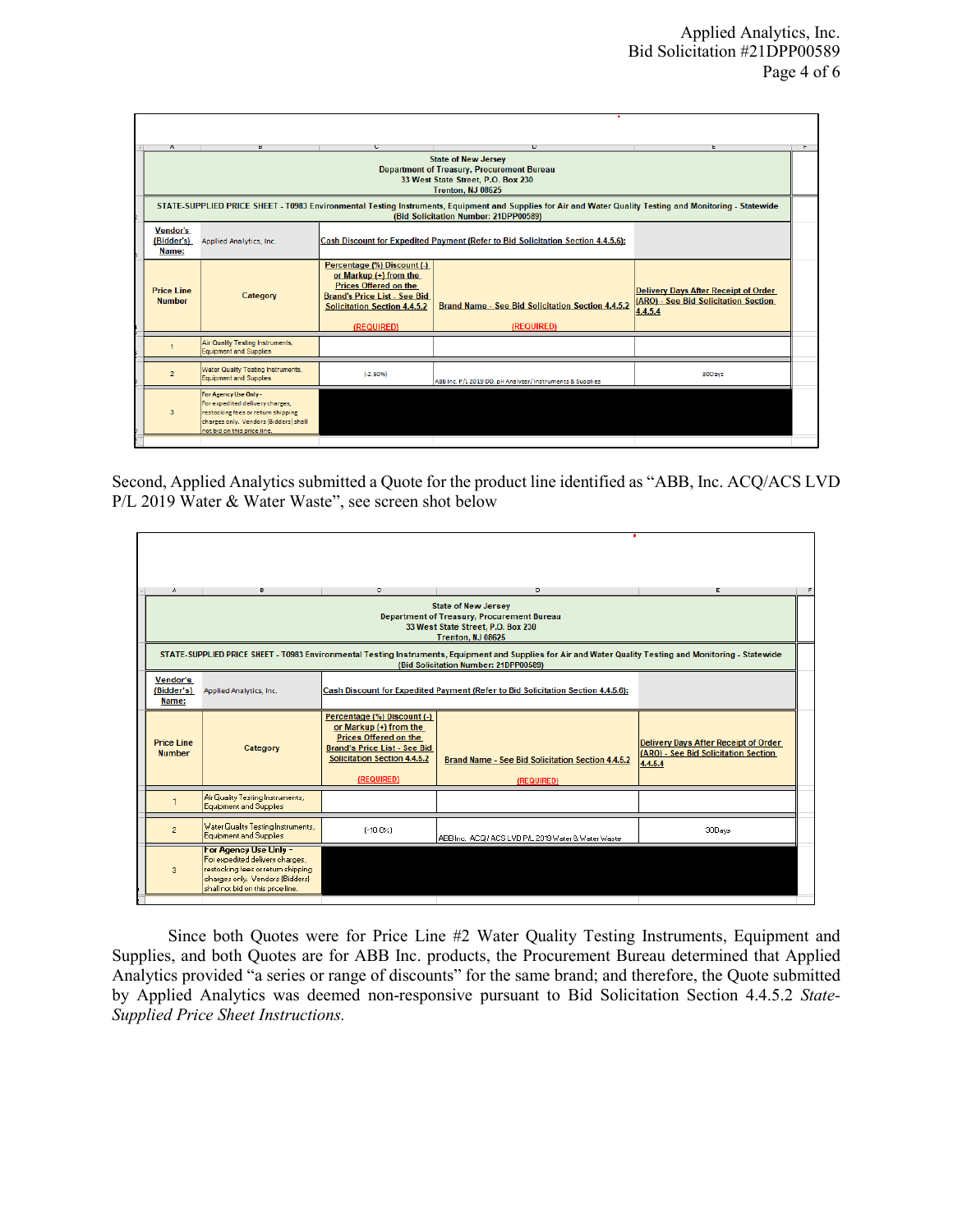In its protest Applied Analytics explains that it represents two (2) of ABB's product divisions.

- 1) ABB Instrumentation located in Warminster, PA;
- 2) ABB Low Voltage Division located in New Berlin, WI.

While these entities have a common parent company, they are two distinct divisions with separate product catalogs and pricing for different product lines.<sup>[2](#page-4-0)</sup>

In determining whether ABB's submission violated the terms of the Bid Solicitation, it is important to understand the intent of the language and the reason that "a series or range of discounts" was prohibited*.* If a Vendor {Bidder} submits a range of discounts/markups on a price line, a Using Agency will not know what price or discounts/markups will apply at the time of purchase. The purpose of the language is to ensure that all Using Agencies are aware of and receive the same discount/mark-up for the same product. Here however, Applied Analytics did not submit a range of discounts/markups on a price line or applied to a product catalog/price list. Rather, with respect to the products manufactured by ABB, Inc. Applied Analytics submitted a specific discount that applied a specific product line produced by ABB, Inc.

In its submission, in response to price line 2, and as shown in the screen shots above, in accordance with Step 3 of the price sheet instructions, Applied Analytics indicated a "firm, fixed percentage (%) discount or markup from the product catalog/price list, by entering the percentage discount or markup bid in the "Percentage (%) Discount (-) or Markup (+)" where required on the State-supplied price sheet. Further, in accordance with Step 4 of the price sheet instructions, Applied Analytics indicated the brand name of the products proposed as required. Importantly, there is no definition for "brand name" included within the Bid Solicitation.

Applied Analytics provided two separate State-Supplied Price Sheets. Each price sheet represented a specific ABB product line, as such, the discounts proposed for each product line were not the same. With each State-Supplied Price Sheets Applied Analytics provided a separate and distinct brand price list/catalog. With this information, a Using Agency, when making a purchase, is certain as to the price or discounts/markups will apply to a specific product at the time of purchase. As such, the intent of the Bid Solicitation language that prohibits the submission of a series or a range of discounts/markups is not violated.

In light of the findings set forth above, I overturn the Bureau's determination that the submission of two price lists/catalogs for two separate product lines by Applied Analytics was non-responsive to the requirements of the Bid Solicitation. Accordingly, I remand this matter back to the Bureau for review and evaluation and the issuance of an award to Applied Analytics if appropriate.

<span id="page-4-0"></span> <sup>2</sup> This explanation is not in conflict with the Appellate Division's reasoning in *In re of Protest of Award of On-Line Games Prod. & Operation Servs. Contract, Bid No. 95-X-20175*, 279 N.J. Super. 566, 597, (App. Div. 1995) ("In clarifying or elaborating on a proposal, a bidder explains or amplifies what is already there. In supplementing, changing or correcting a proposal, the bidder alters what is there. It is the alteration of the original proposal which was interdicted by the RFP.") Applied Analytics did not supplement or alter in any way the material that it had already submitted to the Division with its Quote. Rather, Applied Analytics clarified that the two price lists/catalogs were for two separate product lines.